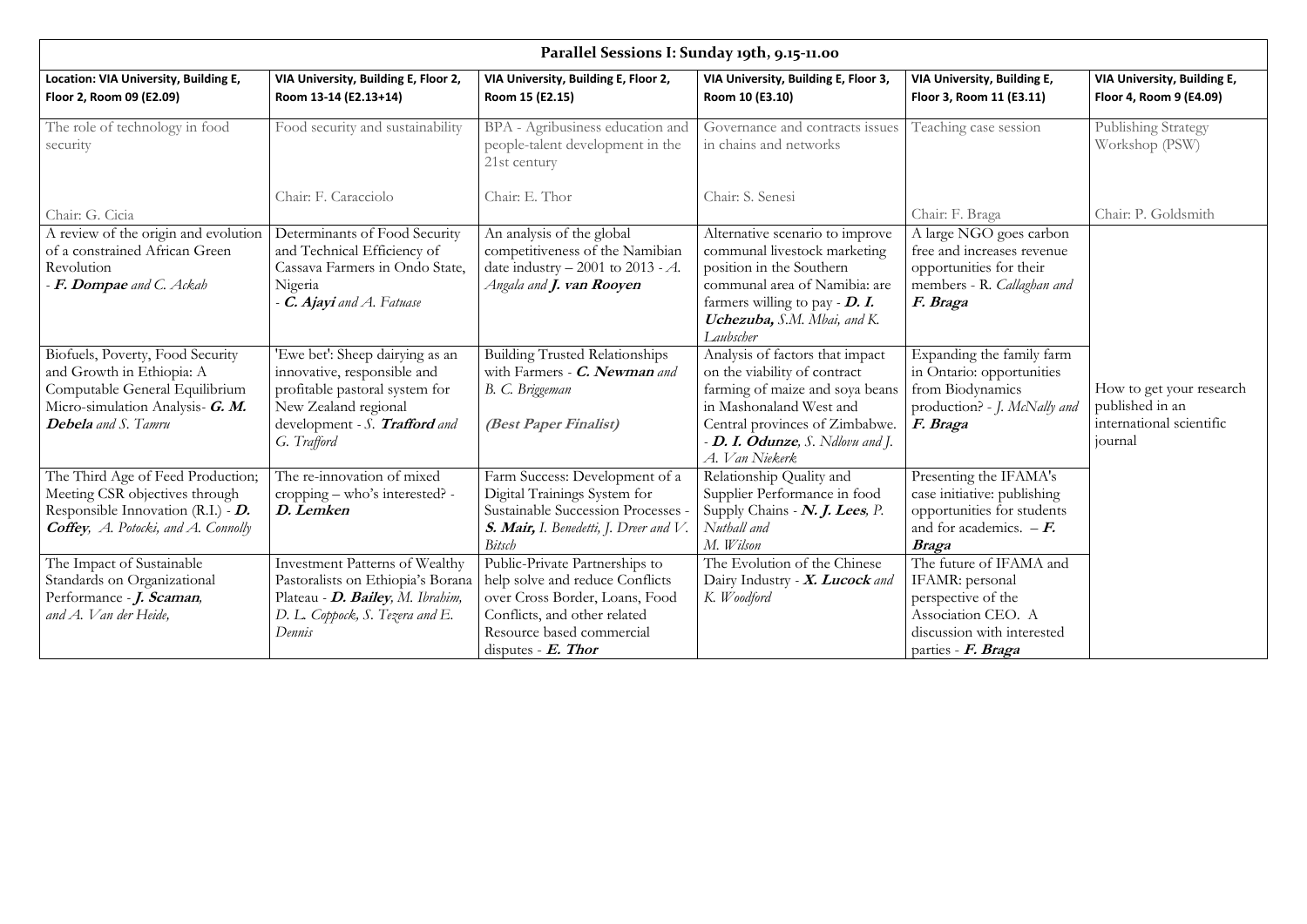| Parallel Sessions II: Sunday 19th, 11.15-13.00                                                                                                                                                                                              |                                                                                                                                                                                           |                                                                                                                                                                                                                  |                                                                                                                                                                                                                    |                                                                                                                                                                                                                                              |                                                                                                                                                                                                                                   |                                                                                                              |
|---------------------------------------------------------------------------------------------------------------------------------------------------------------------------------------------------------------------------------------------|-------------------------------------------------------------------------------------------------------------------------------------------------------------------------------------------|------------------------------------------------------------------------------------------------------------------------------------------------------------------------------------------------------------------|--------------------------------------------------------------------------------------------------------------------------------------------------------------------------------------------------------------------|----------------------------------------------------------------------------------------------------------------------------------------------------------------------------------------------------------------------------------------------|-----------------------------------------------------------------------------------------------------------------------------------------------------------------------------------------------------------------------------------|--------------------------------------------------------------------------------------------------------------|
| Location: VIA University, Building E,<br>Floor 2, Room 09 (E2.09)                                                                                                                                                                           | VIA University, Building E, Floor 2,<br>Room 13-14 (E2.13+14)                                                                                                                             | VIA University, Building E,<br>Floor 2, Room 15 (E2.15)                                                                                                                                                          | VIA University, Building E,<br>Floor 3, Room 10 (E3.10)                                                                                                                                                            | VIA University, Building E,<br>Floor 3, Room 13 (E3.13)                                                                                                                                                                                      | VIA University, Building E,<br>Floor 3, Room 9 (E3.09)                                                                                                                                                                            | VIA University, Building E,<br>Floor 4, Room 09 (E4.09)                                                      |
| BPA - Innovating beyond the<br>agri-food sector: seizing the<br>opportunities of cross-industry<br>innovation<br>Chair: S. Pascucci                                                                                                         | BPA - The role of technology<br>in food security<br>Chair: L. Cembalo                                                                                                                     | Food security and<br>sustainability<br>Chair: N. J. Lees                                                                                                                                                         | Innovation and<br>sustainability in<br>developing and emerging<br>economies<br>Chair: N. Shadbolt                                                                                                                  | Agribusiness education<br>and people-talent<br>development in the 21st<br>century<br>Chair: E. Thor                                                                                                                                          | <b>BPA</b> - Governance and<br>contracts issues in chains<br>and networks<br>Chair: V. Materia                                                                                                                                    | <b>Teaching Showcase</b><br>(ISC)<br>Chair: B. Ross, F. Braga                                                |
| An Evolutionary and Structural<br>Perspective on Inter-<br>Organizational Networks in<br>Agro-Industrial Parks:<br>Combining Social Network and<br><b>Event Sequence Analyses</b><br>$-E.$ Wubben, G. Nuboff-<br>Isakhanyan and S.W.F. Omta | Breaking the 'big data' barrier<br>when selecting agricultural<br>export markets: An innovative<br>approach - W. Viviers, M.<br>Cameron, and E. Steenkamp<br>(presented by $E$ . Idsardi) | International<br>Competitiveness and<br><b>Contribution Capacity</b><br>of the Agribusiness in<br>Small Economies: The<br>case of the Uruguay<br>Rice Export Chain - B.<br>Lanfranco, B. Ferraro,<br>and C. Rava | Risk Management and<br>Market Participation<br>among Traditional Cattle<br>Farmers in Monze<br>District of Southern<br>Province, Zambia - N.<br><b>Shadbolt</b> , and C. Dooley                                    | Performance<br>Management in Food and<br>Agribusiness Firms<br>M. Gunderson and R.<br><b>Pearson (Presented by</b><br><b>Chelsea Fullerton</b> )                                                                                             | Building and managing<br>long-term buyer-seller<br>relationships in Contract<br>Farming<br>- N.T. Sudarshan<br><b>Naidu</b> , D. Mishra and S.<br>R. Asokan                                                                       | Vegoganic: The<br>Dilemma of Arsenic<br>in Rice Products<br><b>Presenters: Julia P</b><br>Rotter and Cecilia |
| "Borderline Products" - What do<br>we know about the emergence<br>of new product categories? - S.<br>Khedkar, L. Carraresi, and S.<br><b>Bröring</b>                                                                                        | Consumers' Response to<br>Organic Production and Origin<br>Promotions on Ornamental and<br>Edible Plants - $H$ .<br><b>Khachatryan</b> and A. Rihn<br>(Best Paper Finalist)               | Organic and GMO<br>foods, what is the<br>perception of university<br>students?<br>- V. Dalla Corte, M.<br>Luan Dellarmelin, and G.<br>Rodrigues                                                                  | Conceptualizing<br>satisfaction in triadic<br>supply chains: Is it a<br>antecedent or a<br>consequence of<br>relationship quality? - $W$ .<br>Odongo, A. Molnar, M.<br>Kumar Dora, B. Mugonola,<br>and X. Gellynck | Tob Satisfaction and<br>Preferences of<br>Employees of<br>Horticultural Companies<br>in Germany - S.G.H.<br>Meyerding                                                                                                                        | 'Evaluation of the role of<br>standards certification as<br>a marketing tool for<br>agribusiness firms in the<br>cotton sector in<br>Zimbabwe.<br>- M. Simbarashe and.<br><b>Odunze Daisy. I.</b>                                 | Mark-Herbert,<br><b>Swedish University</b><br>of Agricultural<br>Science, Sweden                             |
| The emergence of novel value<br>chains in the bioeconomy:<br>Insights into drivers and their<br>perceived level of importance<br>S. Berg, N. Preschitschek, L. M.<br>Cloutier, and S. Bröring                                               | Marketing Strategies and<br>Producer Community<br>Structures: A Principal Factor<br>and Multinomial Logit<br>Approach - B. A. Bourquard<br>and $A$ . W. Gray                              | Factors Affecting the<br>Adoption of an<br>Environmental<br>Management System in<br>the Vegetable Sector of<br>Mexico<br>- L. Padilla-Bernal,<br>A. Lara-Herrera, A.<br>Vélez-Rodríguez, and<br>E. Reyes-Rivas   | Milk value chain case<br>study analysis: industry<br>competitiveness and dairy<br>policy environment in<br>Pakistan- S. Godfrey, G.<br>Ramsay, K. Behrendt,<br>T. Nordblom, and P. Wynn                            | Public Relations of<br>German Farmers - Why<br>so Passive?<br>- M. Ermann,<br>A. Kutschbach,<br>C. Duden,<br>F. Steinmannd,<br>S. Mohrmanne and A.<br>Spiller                                                                                | Performance of small<br>and medium-sized food<br>and agribusiness<br>enterprises: evidence<br>from Indian firms<br>$-J.$ Ali                                                                                                      |                                                                                                              |
| A Segmented Hedonic Analysis<br>of the Nutritional Composition<br>of Fruit Beverages - $A$ .<br>Leschewski, D. Weatherspoon,<br>and A. Kuhns<br><i>(Best Paper Finalist)</i>                                                                | Seafood Export through<br>relationships: Theory &<br>Practices P. Engelseth and R.<br>Glavee-Geo                                                                                          | Kumanu Lamb - How<br>to capture a premium<br>for the world's best<br>$\lambda$ lamb – <i>N. Lees</i>                                                                                                             | Rhino Conservation:<br>Perspectives on the<br>Poaching Problem from<br>Swazi and South African<br>Rural Citizens<br>- J. Pennington,<br>V. Salin, and<br>K. Anderson                                               | Updated Education and<br>Talent Tools in Food and<br>Agribusiness in Turbulent<br>Times in the FTAA (Free<br>Trade Areas of<br>Americas), APEC (Asian<br>Pacific Economic<br>Cooperation), and EU<br>(European Union) - $E$ .<br><b>Thor</b> | <b>Understanding Coffee</b><br>Certification Dynamics:<br>A Spatial Analysis of<br>Voluntary Sustainability<br>Standard Proliferation -<br>J. Grabs, B. Kilian,<br>D. Calderón Hernández and<br>T. Dietz<br>(Best Paper Finalist) |                                                                                                              |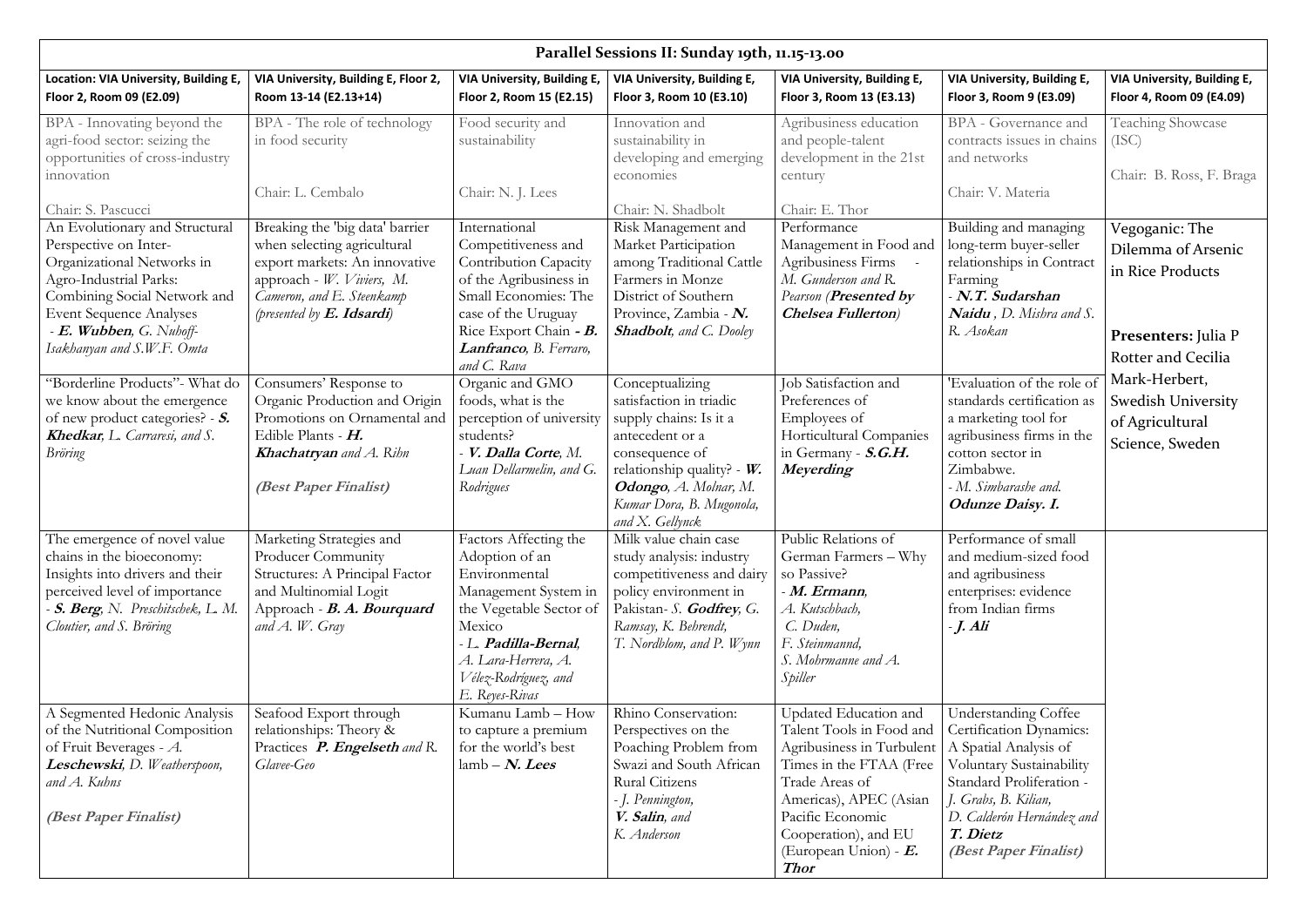|                                                                                                                                                                                                                                                              |                                                                                                                                               |                                                                                                                                                                                                                          | Parallel Sessions III: Sunday 19th, 14.00-15.45                                                                                                                                                                                                                                  |                                                                                                                                                                                                                            |                                                                                                                                                   |
|--------------------------------------------------------------------------------------------------------------------------------------------------------------------------------------------------------------------------------------------------------------|-----------------------------------------------------------------------------------------------------------------------------------------------|--------------------------------------------------------------------------------------------------------------------------------------------------------------------------------------------------------------------------|----------------------------------------------------------------------------------------------------------------------------------------------------------------------------------------------------------------------------------------------------------------------------------|----------------------------------------------------------------------------------------------------------------------------------------------------------------------------------------------------------------------------|---------------------------------------------------------------------------------------------------------------------------------------------------|
| Location: VIA University, Building E,<br>Floor 2, Room 09 (E2.09)                                                                                                                                                                                            | VIA University, Building E, Floor<br>2, Room 13-14 (E2.13+14)                                                                                 | VIA University, Building E,<br>Floor 2, Room 15 (E2.15)                                                                                                                                                                  | VIA University, Building E, Floor 3,<br>Room 10 (E3.10)                                                                                                                                                                                                                          | VIA University, Building E, Floor 3,<br>Room 13 (E3.13)                                                                                                                                                                    | VIA University, Building E, Floor<br>4, Room 9 (E4.09)                                                                                            |
| BPA - Innovating beyond the<br>agri-food sector: seizing the<br>opportunities of cross-industry<br>innovation                                                                                                                                                | The role of technology in<br>food security                                                                                                    | Managing agribusiness<br>problems for a systemic<br>change                                                                                                                                                               | Innovation and sustainability in<br>developing and emerging<br>economies                                                                                                                                                                                                         | BPA - Consumer trust and value<br>chain models: the effects of food<br>crime and scandals                                                                                                                                  | <b>Teaching Case Discussion</b><br>(ICD)                                                                                                          |
| Chair: H. Lie                                                                                                                                                                                                                                                | Chair: L. Cembalo                                                                                                                             | Chair: D. Dentoni                                                                                                                                                                                                        | Chair: V. Materia                                                                                                                                                                                                                                                                | Chair: T. del Giudice and T. Panico                                                                                                                                                                                        | Chair: B. Ross, and F. Braga                                                                                                                      |
| How much a "theory building<br>from cases" approach has been<br>used to study the innovation<br>process in the agri-food context?<br><b>G. Avolio</b> , S. Pascucci, Nardi P,<br>B. Pancino and S. Franco                                                    | Fodder Produced<br>Hydroponically: farmers'<br>adoption in the UK<br>- L. De Aguiar and<br>G. Dewhurst                                        | Uncertainty and vegetable<br>farmer's choice of business<br>relationships in China $-L$ .<br>Li, J. Bijman, N. Herrin and<br>H. Guo                                                                                      | Trends and Determinants of<br>Foreign Direct Investment in<br>Africa's Agro-food Sector - E.<br>Idsardi, F. Cloete and H.<br>Bezuidenhout                                                                                                                                        | The remediation of polluted land in<br>Campania region: Some economic<br>aspects<br>- L. Mennella, E. Cervelli, N. Fiorentino,<br>S. Pindozzi, L. Saulino, V. Ventorino<br>and D. Tosco (Presented by Teresa<br>Panico)    | GC Corporation $-E.R.$<br><b>Brenes</b> , ,C. Pichard and M.<br>Segura                                                                            |
| Private vs collective wine<br>reputation - F. Caracciolo, M.<br>D'Amico, G. Di Vita, E. Pomarici,<br>A. Dal Bianco, and L. Cembalo                                                                                                                           | Mapping Out the Contested<br>Landscape of Lab-Grown<br>meat: policy implications for<br>resolving food security issues<br>- L. De Aguiar      | Maintaining Business<br>Viability through the<br>Financial and Natural<br>Adversities<br>of the Late 2000s:<br>Evidence from U.S.<br>Southeastern and<br>Midwestern Farms<br>- M. Song, C. L. Escalante<br>and C. Dodson | Is the entrepreneurial orientation-<br>performance relationship<br>generalizable to informal<br>economies at the base of the<br>pyramid in developing countries?<br>An empirical test in the context of<br>Beninese agropreneurship - $W$ .<br>Yessoufou, V. Blok and<br>O. Omta | Role of Conflict in Farmers' Crop<br>Choices in North Kivu, Democratic<br>Republic of the Congo<br>- S. Kibriya, G. Savio, J. King and <b>E.</b><br><b>Price</b><br>(Best Paper Finalist)                                  | A developing country scenario<br>for the milk value chain $- S$ .<br>Godfrey                                                                      |
| Exploring the cross-industry<br>innovation potential in the Italian<br>food sector: does company size<br>matter? - S. Ciliberti, L. Carraresi<br>and S. Bröring<br>(Best Paper Finalist)<br>Exploring scaling up path for<br>Chinese farmers cooperatives: a | <b>Understanding Consumer</b><br>Perception of GM<br><b>Technology to Combat Citrus</b><br>Greening<br>- <b>J. Karavolias</b> and<br>L. House | Trade Facilitation for<br>Political Stability in the<br>Great Lakes Region of<br>Africa $-I. N.$ King, B.<br>Grimes and E. C. Price                                                                                      | The Adoption of Precision farm in   Unveiling consumer trust in the<br>Mato Grosso, Brazil: Status and<br><b>Bottlenecks</b><br>$-$ O. Celidonio,<br>D. Ferreira, A. Ozelame, T.<br>Heinzmann and R. Carneiro<br>Structure, Conduct, and<br>Performance of Key Firms in          | short supply chain: application of<br>the theory of planned behaviour in<br>Italy<br>- E. Giampietri,<br>F. Verneau,<br>T. Del Giudice and A. Finco<br>The "Bolsa-Família" Program and<br>the Food Insecurity in Brazilian | No One Does It Like Frisby<br>Does It $-$ E.R. Brenes D.<br>Calderon and C.A. Pichardo<br>To comply not to comply:<br>The case of Regulation (EC) |
| case study of four pig production<br>cooperatives in China<br>- $\emph{C.}$ Ji and F. Jia                                                                                                                                                                    |                                                                                                                                               |                                                                                                                                                                                                                          | Uruguay's Soy Industry Perfect<br>Storm - <b>R. Saldias</b> , P. Waquil and<br><b>B.</b> Lanfranco                                                                                                                                                                               | household between 2009 and 2013 -<br>A. Melo, C. Starzec and F. Gardés                                                                                                                                                     | 1924/2006- <i>S. Khedkar</i>                                                                                                                      |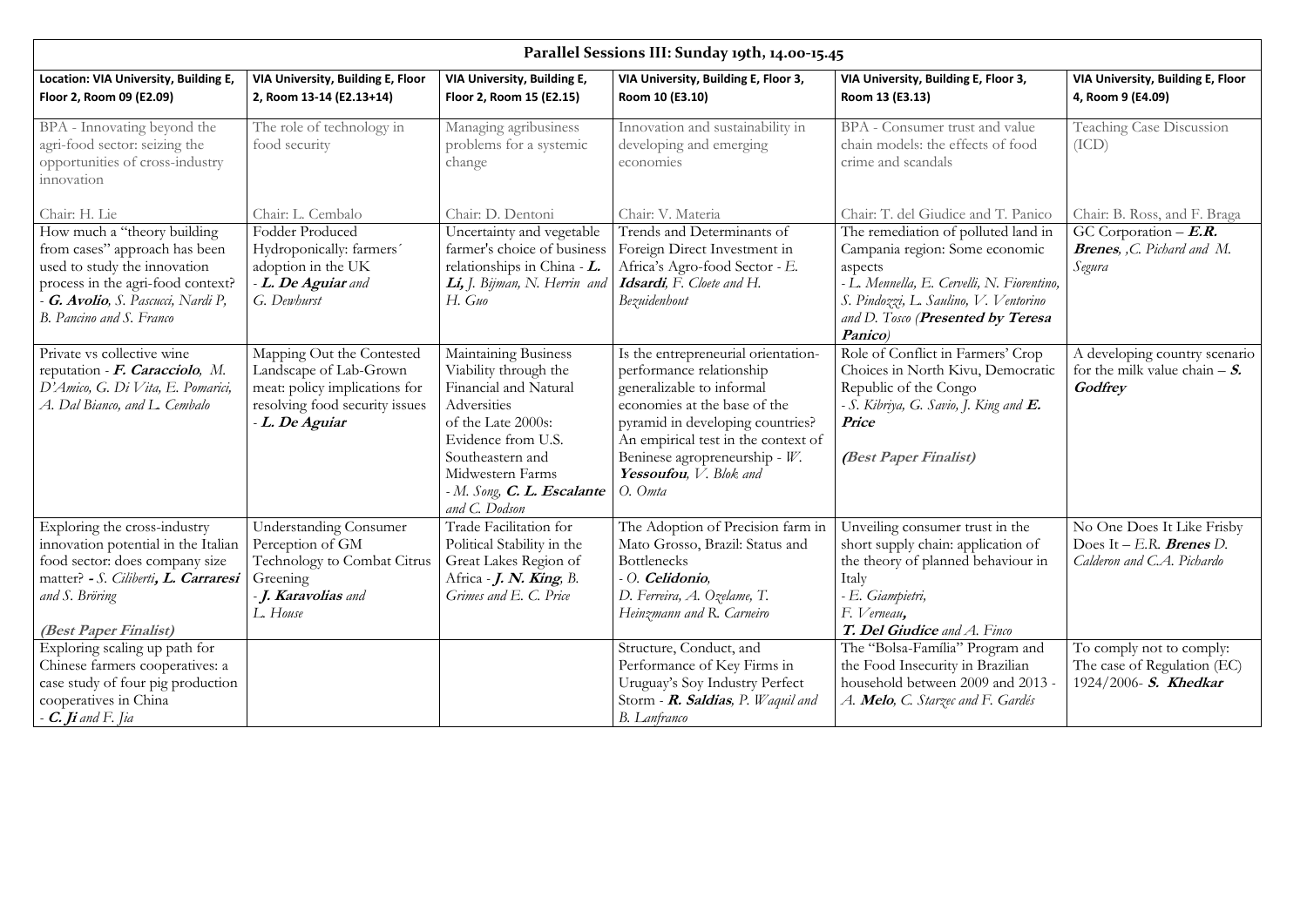|                                                                                                                                                          |                                                                                                                                                                                 | Parallel Sessions IV: Sunday 19th, 16.00-17.45                                                                                                                                                                                               |                                                                                                                                                                                                                |                                                                                                                                                               |                                                                        |
|----------------------------------------------------------------------------------------------------------------------------------------------------------|---------------------------------------------------------------------------------------------------------------------------------------------------------------------------------|----------------------------------------------------------------------------------------------------------------------------------------------------------------------------------------------------------------------------------------------|----------------------------------------------------------------------------------------------------------------------------------------------------------------------------------------------------------------|---------------------------------------------------------------------------------------------------------------------------------------------------------------|------------------------------------------------------------------------|
| Location: VIA University, Building E,<br>Floor 2, Room 09 (E2.09)                                                                                        | VIA University, Building E, Floor 2,<br>Room 13-14 (E2.13+14)                                                                                                                   | VIA University, Building E, Floor 2,<br>Room 15 (E2.15)                                                                                                                                                                                      | VIA University, Building E,<br>Floor 3, Room 10 (E3.10)                                                                                                                                                        | VIA University, Building E, Floor 3,<br>Room 13 (E3.13)                                                                                                       | VIA University, Building E,<br>Floor 4, Room 9 (E4.09)                 |
| Food security and sustainability                                                                                                                         | INSECTS 2.0: food radical<br>innovation between barriers and<br>new opportunities                                                                                               | Innovation and sustainability in<br>developing and emerging<br>economies                                                                                                                                                                     | <b>BPA</b> - Consumer trust<br>and value chain models:<br>the effects of food crime<br>and scandals                                                                                                            | Governance and contracts issues<br>in chains and networks                                                                                                     | <b>Teaching Cases Workshop</b><br>(ICW)                                |
| Chair: B. Schulze-Ehlers                                                                                                                                 | Chair: L Cembalo                                                                                                                                                                | Chair: M. Dutra de Barcellos                                                                                                                                                                                                                 | Chair: T. del Giudice and<br>T. Panico                                                                                                                                                                         | Chair: V Bitsch                                                                                                                                               | Chair: Brent Ross, F. Braga                                            |
| Farm Entry and Exit from U.S.<br>Agriculture<br>- A. Katchova and<br>M. Ahearn                                                                           | Consumers' perspective on<br>circular economy strategy for<br>reducing food waste<br>- M. Borrello, F. Caracciolo, A.<br>Lombardi, S. Pascucci, and <b>L.</b><br><b>Cembalo</b> | Eco-innovation for a circular<br>supply chain: evidences from Brazil<br>- L. Vieira,<br>M. Bonzanini Bossle, N. Rohenkohl do<br>Canto, and<br>M. Dutra de Barcellos                                                                          | Consumption behaviour<br>for wood certified<br>products in Italy - $T$ .<br>Panico, G. Cicia, T. del<br><b>Giudice</b> and F. Caracciolo                                                                       | Introduction of a Nationwide<br>Minimum Wage: Challenges to<br>Agribusinesses in Germany<br>- V. Bitsch S. Mair, M.M.<br>Borucinska, and C. A. Schettler      | ICW: Teaching Cases<br>Methods Workshop: How<br>to Write and Use Cases |
| Rural Household Food<br>Preferences, Dietary Diversity<br>and Supply Chain Development<br>- M. Steele, D. Weatherspoon,<br>J. Oehmke and L. Weatherspoon | Consumer acceptance of edible<br>insects. A value proposition<br>development for the case of an<br>entomology-based venture - L.<br>Capponi, V.C. Materia and A.<br>Linneman    | Motivations for agri-food<br>producers and processors to adopt<br>eco-innovation - M. Dutra de<br><b>Barcellos</b> , N. Rohenkohl do Canto,<br>M. Bonzanini Bossle and L. Marques<br>Vieira                                                  | An exploratory study<br>about consumers'<br>perception of Made in<br>Italy foodstuff: The case<br>of Italian egg pasta in the<br>Swedish market - P.<br>Passarini,<br>A. <b>Cavicchi</b> , and T.<br>Andersson | Mainstreaming Farm Animal<br>Welfare: Consumer preferences<br>for alternative meat supply chain<br>standards in Germany - B.<br><b>Gassler</b> and A. Spiller |                                                                        |
| Supermarket Development<br>Potential in Urban Food Deserts<br>- M. <b>Steele</b> and D. Weatherspoon                                                     | Insects as food: a multi-approach<br>analysis to identify barriers and<br>drivers for Italian consumers'<br>acceptance<br>- C. Cavallo and V.C. Materia                         | Expected Benefits in The Purchase<br>of Equipment by Grain Producers<br>in Brazil<br>- R. Farinha, L. Silva Antolini, and<br>R. Fava Scare                                                                                                   | Can a multi-level label do<br>better than a binary label<br>for animal welfare? A<br>PLS-analysis of consumer<br>satisfaction - $R$ . Weinrich<br>and A. Spiller (Best Paper<br><b>Finalist</b> )              | Organizational Costs in<br>Agricultural Cooperatives: From<br>Symptoms to Diagnosis to<br>Solutions<br>$-$ <b>C.</b> N. <b>Iliopoulos</b> and M. L. Cook      |                                                                        |
| Locally produced food:<br>Institutional vs. intermediated<br>buyers<br>- A. <b>Rimal</b> , J. Moldovan, and<br>B. Onyango                                |                                                                                                                                                                                 | The Influence of Signal Attribute<br>on Willingness-To-Pay for Pasture-<br>Raised Beef<br>- J. Chini, E. Spers, H. Moretti Ribeiro<br>da Silva,<br>M. Cais Jejcic de Oliveira, M. Fava<br>Neves and <b>P. Burnier</b>                        | Institutional entrepreneurs<br>dealing with violent<br>organizations in the agri-<br>food value chains<br>S. Pascucci.<br>T. Panico, and T. del Giudice                                                        | Systems perspective on<br>partnership governance in<br>smallholder agricultural value<br>chains $- H.$ Lie, C. Bronn, and K.<br>M. Rich                       |                                                                        |
| Climate change interactions with<br>agriculture, forestry<br>sequestration, and food security -<br>L. Pena-Levano                                        |                                                                                                                                                                                 | Urban farming trends in a<br>metropolitan area in Southern<br>Brazil - J. Moreira Maia Souto, M.<br>Cortes Borges, M. Vinícius Araujo,<br>Joana Colussi, D. Callegaro de Menezes<br>and H. Dewes (Presented by $M.$ de<br><b>Barcellos</b> ) |                                                                                                                                                                                                                |                                                                                                                                                               |                                                                        |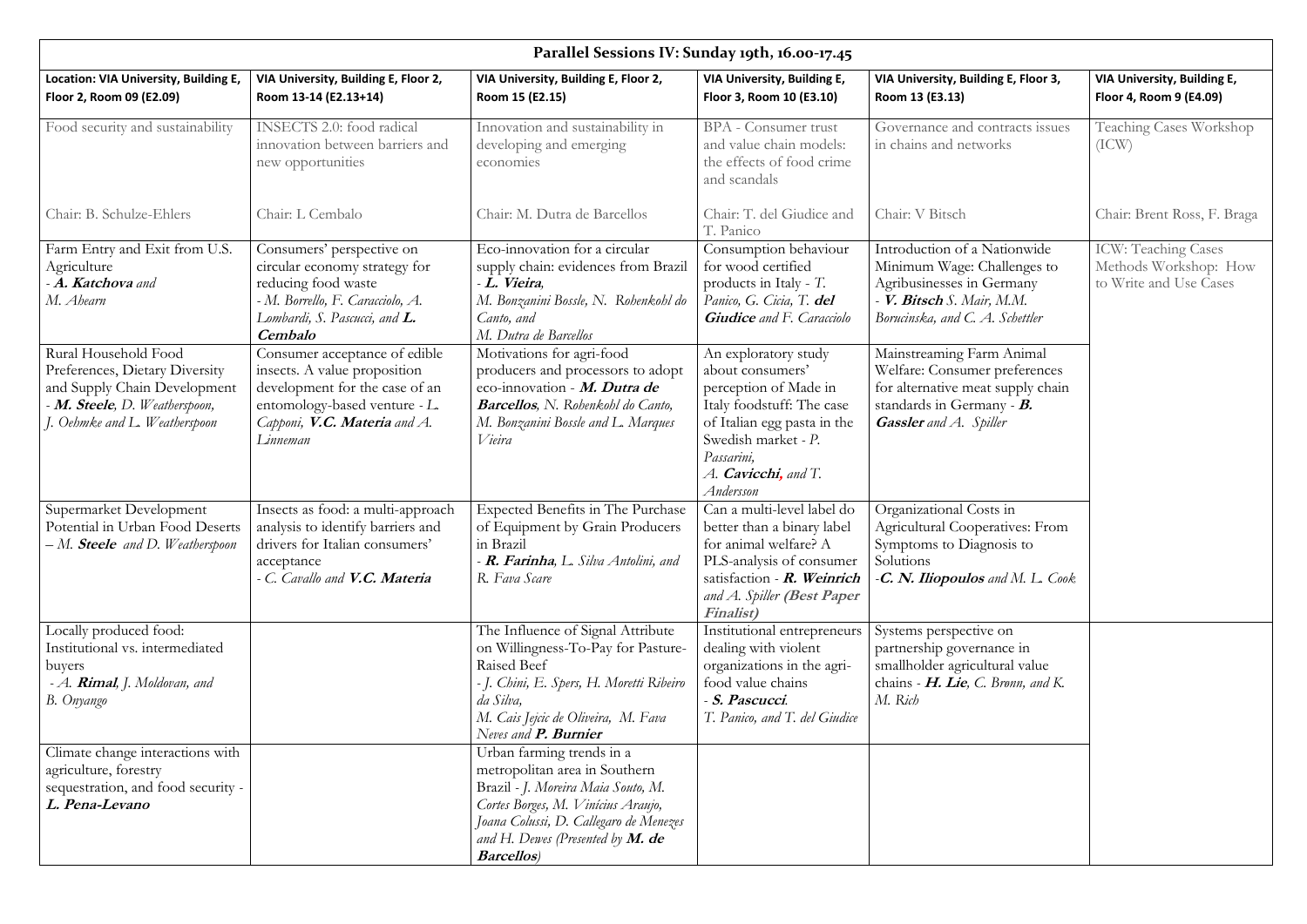| Parallel Sessions V: Monday 20 <sup>th</sup> , 13.45-15.15 |
|------------------------------------------------------------|
|------------------------------------------------------------|

| <b>Location: Radisson Lok. A1-A2</b>                                                                                                                        | <b>Radisson Kongress Hall 2</b>                                                                                                                   |
|-------------------------------------------------------------------------------------------------------------------------------------------------------------|---------------------------------------------------------------------------------------------------------------------------------------------------|
| Managing agribusiness problems for a systemic change                                                                                                        | Governance and contracts issues in chains and networks                                                                                            |
| Chair: H. Palau                                                                                                                                             | Chair: S. Pascucci                                                                                                                                |
| Cassava agribusiness system in Argentina. A collaborative strategic planning - S. Senesi, H. Palau,                                                         | Complexity of measuring food and nutrition security at household level and indicators for monitoring                                              |
| F. Mogni, H. Rodríguez, and F. Velázquez                                                                                                                    | and evaluating change                                                                                                                             |
|                                                                                                                                                             | - J. van Rooyen, <b>L. D'Haese</b> , N. Vink and M. Karaan                                                                                        |
| The impacts of the Transatlantic Trade and Investment Partnership (TTIP) agreement on the                                                                   | What makes pig farmers open their wallets? An investigation about the determinants of Specific Asset                                              |
| EU agri-food sector - E. Huan-Niemi and J. Niemi                                                                                                            | Investments                                                                                                                                       |
|                                                                                                                                                             | $-L$ , J. Melz, <b>B. Schulze-Ehlers</b> , and P. J. M. Filho                                                                                     |
| Impacts of Regional and Bilateral Trade Agreements on U.S. Beef Exports and Agribusinesses-                                                                 | Analysis of the Model Rules of Contract Farming of Government of India                                                                            |
| C. Davis                                                                                                                                                    | - S. Naidu and S. Bhavani Shankar                                                                                                                 |
| Public projects and regional economy development in Argentina: the case of rural electrification                                                            | Use of Integrated Marketing Communication Strategies to Create Brands in Meat Industry                                                            |
| in province of Misiones                                                                                                                                     | - R. Osorio de Oliveirai, P. Burnier and E. E. Spers                                                                                              |
| - S. Senesi, H. <b>Palau</b> , H. Rodriguez, and F. Velazquez                                                                                               |                                                                                                                                                   |
| Governance structures and corporate governance in the collective production of aguaymanto.<br>The case study of APPEC - G. Espinoza, H. Palau, and E. Dulce | Horticultural crop diversification and staple food supply: empirical evidence from Indonesia $- S$ .<br><b>Suprehatin</b> , W. Umberger and D. Yi |

able farmers in Indonesia: a case of *hadbolt* Overcoming suboptimalities in cooperative enterprise *- S. Webb and* **M.L. Cook**

## **Parallel Sessions VI: Tuesday 21st , 11.00-12.30**

| <b>Location: Radisson Lok. A1-A2</b>                                                         | <b>Radisson Kongress Hall 2</b>                                   |
|----------------------------------------------------------------------------------------------|-------------------------------------------------------------------|
| Innovation and sustainability in developing and emerging economies                           | Governance and contracts issues in chains and networks            |
|                                                                                              |                                                                   |
| Chair: L. Carraresi                                                                          | Chair: B. Schulze-Ehlers                                          |
| Sharing economy, social networks and digital technologies in the Agribusiness: threats and   | Determining the triggers and developing prevention tools for age  |
| opportunities $-A$ . Campanari, E. Belletti and A. Cavicchi                                  | supply chains in South Africa - M. van der Merwe, J. F. Kirsten a |
| Measuring the competitive performance of the SA stone fruit industry value chain - J.        | Value creation and appropriation through the Hungarian SME's      |
| <b>Boonzaaier</b> , C. J. Van Rooyen, and D. P. Troskie                                      |                                                                   |
| Developing an Agriculture & Agribusiness Incubation Model for Mozambique - R. Baines         | Determinants of Smallholder Farmers' Marketing Choice: Evider     |
|                                                                                              | <b>T. Thuy Pham,</b> V. Otter and L. Theuvsen                     |
| Influence of Entrepreneurial Orientation Dimensions on Women's Business Performance in a     | Determinants of market participation of smallholder vegetable fa  |
| Traditional Society - L. Mozumdar, O. Omta, G. van der Velde and G. Hagelaar                 | Manokwari region - M. Maspaitella, E. Garnevska and N. Shadboli   |
| Organizational Structures and the Evolution of Dairy Cooperatives in Southern Brazil: A Life | Overcoming suboptimalities in cooperative enterprise - S. Webb a  |
| Cycle Analysis - C. <b>Beber</b> , V. Otter and L. Theuvsen                                  |                                                                   |

| usehold level and indicators for monitoring |  |  |  |  |
|---------------------------------------------|--|--|--|--|

for agent misconduct in differentiated lamb supply chains in South Africa *-* **M. van der Merwe***, J. F. Kirsten and J. H. Trienekens* ME's food chain *- J. Toth* 

Developing an Agriculture & Agribusiness Incubation Model for Mozambique *- R.* **Baines** Determinants of Smallholder Farmers' Marketing Choice: Evidence from the Rice Sector in Vietnam *-*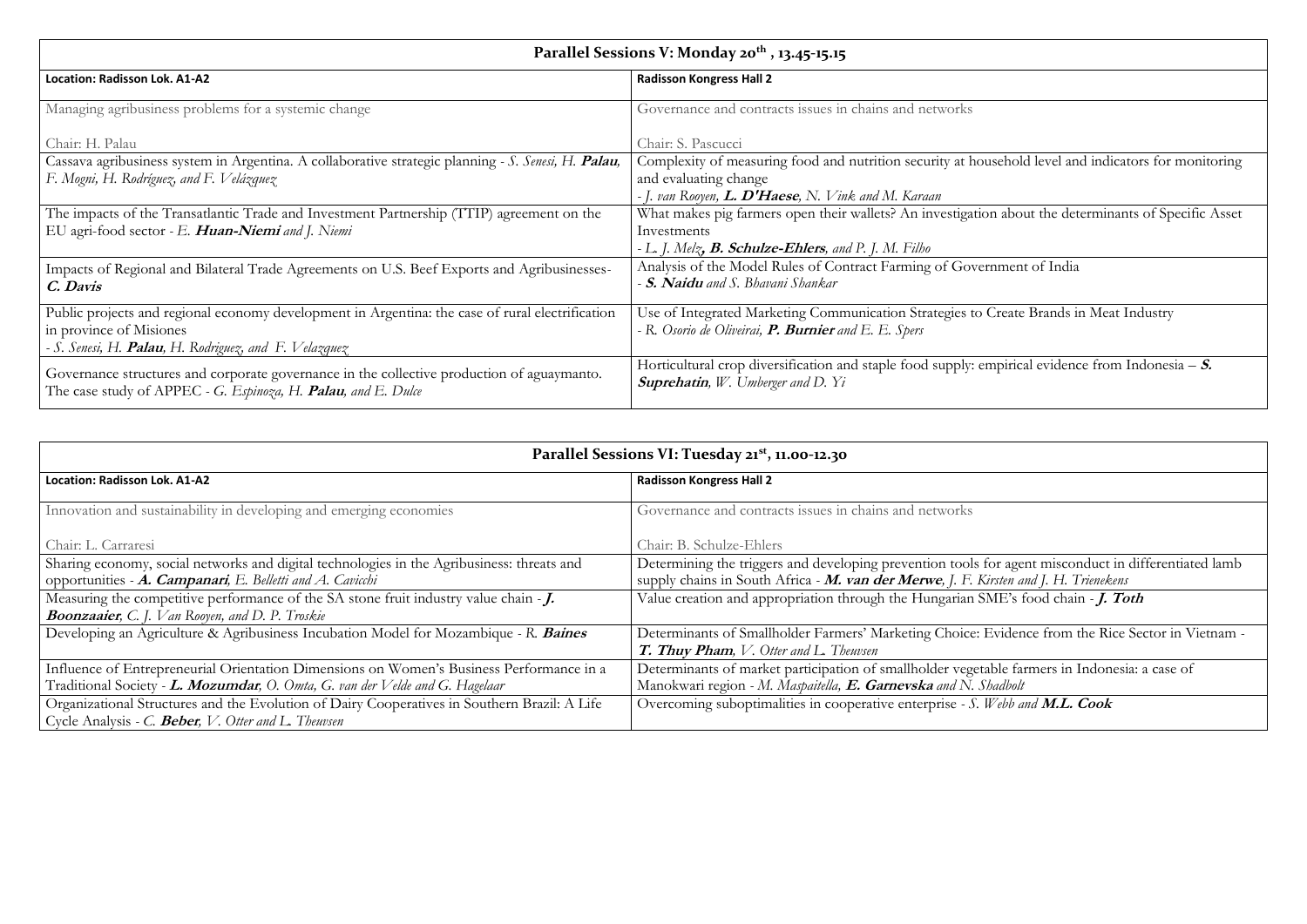tts of the food import ban on Russian and neighborhood markets *-* **S. Ghukasyan**

**The Potential Winners and Losers from the Russian** Import Ban: Analysis of Market Impacts - W. **Meyers**

|                                                                                                                                                                                                                                     | Parallel Sessions VII: Wednesday 22 <sup>nd</sup> , 10.30-12.00                                                                                                                                                                 |                                                 |
|-------------------------------------------------------------------------------------------------------------------------------------------------------------------------------------------------------------------------------------|---------------------------------------------------------------------------------------------------------------------------------------------------------------------------------------------------------------------------------|-------------------------------------------------|
| Location: Radisson Lok. A1-A2                                                                                                                                                                                                       | Radisson Lok. C1-C2-C3                                                                                                                                                                                                          | Radisson Lok. D                                 |
| Climate smart agriculture: climate smart agriculture: multi-disciplinary<br>approaches now and in the future                                                                                                                        | Food security and sustainability                                                                                                                                                                                                | Organized trac<br>from the Russ<br>Market Impac |
| Chair: V. Blok                                                                                                                                                                                                                      | Chair: S. Pascucci                                                                                                                                                                                                              | Chair: William                                  |
| Adaptation and Mitigation strategies to Progress towards a Climate-<br>Smart Agricultural Economy in India: a Macro View<br>- <b>P. G. Chengappa</b> and C. M. Devika                                                               | Building Trust in Local Food Supply: A Case Study of Smallholder Supply to<br>the Green Market in Livingstone, Zambia - R. Baines, N. Munyeche                                                                                  | Impacts of the<br>neighborhood                  |
| Drivers and barriers to the adoption of CSA technologies by<br>smallholder farmers: Evidence from South Africa - M. P.Senyolo, T.<br>B. Long, V. Blok and O. Omta                                                                   | The impact of policy, institutional and legal enabling environment in the<br>implementation of institutional food procurement programmes from<br>smallholders: The case of PRONAE and PAA-Africa in Mozambique - L.<br>Swensson | The Potential<br>Food Import I<br><b>Meyers</b> |
| The transition to Climate-smart agriculture in Europe: A systems<br>perspective - $T$ . Long and V. Blok                                                                                                                            | Future Scenarios for the New Zealand Dairy Industry - N. Shadbolt, M.D<br><b>Apparao</b> , S. Hunter, K. Bicknell and E. Dooley                                                                                                 | The russian ba<br>T. Haniotis, and              |
| The Impact of Carbon price on the pasture-forestry 'frontier' - $\overline{G}$ .<br><b>Trafford</b>                                                                                                                                 | The transmission of import price changes to domestic consumer prices:<br>application to Finnish Cheese Pricing - K. Arovuori and H. Karikallio                                                                                  | The regional e<br><b>Krivonos</b>               |
| Conservation agricultural production system (CAPS) as climate smart<br>technology for sustainable agriculture in Odissa, India: A<br>transdisciplinary approach - C. Chan, A. Pradhan, P. Kumar Roul, J.<br>Halbrendt, and B. Sipes | Economic crisis in Internationalized Firms: Does the Innovation Activity<br>play a mitigation effect?- D. Curzi and V.C. Materia                                                                                                |                                                 |

I Neighbours. Qauntifying Porter's diamond *-* **S. Van Berkum***, J.H.M. Wijnands, S. van Berkum and D. Verhoog* Consumer willingness paying for traditional and sustainable food products *-* **P. Balogh***, M. Gorton,* 

web content analysis referring to German

The russian ban: What have we learned? *– K* **Dillen***, T. Haniotis, and B. Van Doorslear*

The regional effects of the Russian import ban *-* **E. Krivonos**

| Parallel Sessions VIII: Wednesday 22 <sup>nd</sup> , 13.45-15.15                                  |                                                                                            |
|---------------------------------------------------------------------------------------------------|--------------------------------------------------------------------------------------------|
| <b>Location: Radisson Lok. A1-A2</b>                                                              | Radisson Lok. C1-C2-C3                                                                     |
| Responsible innovation and sustainable entrepreneurship in chains and networks                    | Food security and sustainability                                                           |
| Chair: V. Blok and V. Scholten                                                                    | Chair A. Cavicchi                                                                          |
| Strategic CSR in food industry SMEs: identifying individual hot spots                             | Competitiveness of agri-food chains in EU's Eastern Neighbours. Qauntifying Porter's diar  |
| - C. Pielow and B. Schulze-Ehlers                                                                 | - S. Van Berkum, J.H.M. Wijnands, S. van Berkum and D. Verhoog                             |
| A Supply Chain Perspective on Price Formation and Transparency in Agri-Food Chains - G. Schiefer  | Consumer willingness paying for traditional and sustainable food products - P. Balogh, M.  |
| and J. Deiters                                                                                    | J. Popp, P. Lengyel and D. Békési                                                          |
| Assessing the Robustness of Drivers Influencing Farmers' Incentives to Innovate through Different | Corporate Social Responsibility under Scrutiny – A web content analysis referring to Germa |
| Business Environments - D.E. May                                                                  | animal welfare initiatives - C.H. Meyer, D. Hirsch, W. Terlau and M. Hamer                 |
| The embeddedness of a Responsible Research and Innovation philosophy in academic research project | Desperately seeking sustainability: an exploratory study on 2007-2013 EU Structural Funds  |
| across EU member states.                                                                          | subsidising innovation in the agrifood sector - A. Cavicchi, M. Fastigi, and C. Rinaldi    |
| - <b>V. Scholten</b> , E. Cuppen, S. Flipse and J. van den Hoven                                  |                                                                                            |
| The relationships between responsible innovation processes and their outcomes: in the context of  | The Productivity of Tropical Grain Production                                              |
| social entrepreneurship - R.Lubberink, V. Blok, J.A.C. van Ophem and S.W.F. (Onno) Omta           | - P. Goldsmith and K. Montesdeoca                                                          |
| Barriers for advancement in marketing welfare broilers - $M.T.$ Kiehas                            | Direct-from-Farm Fresh Produce Recovery Potential in Northern California for Food Bank     |
|                                                                                                   | Distribution - M. Harwood and G.Baker                                                      |

nized track – Potential Winners and Losers the Russian Food Import Ban: Analysis of t Impacts

William H. Meyers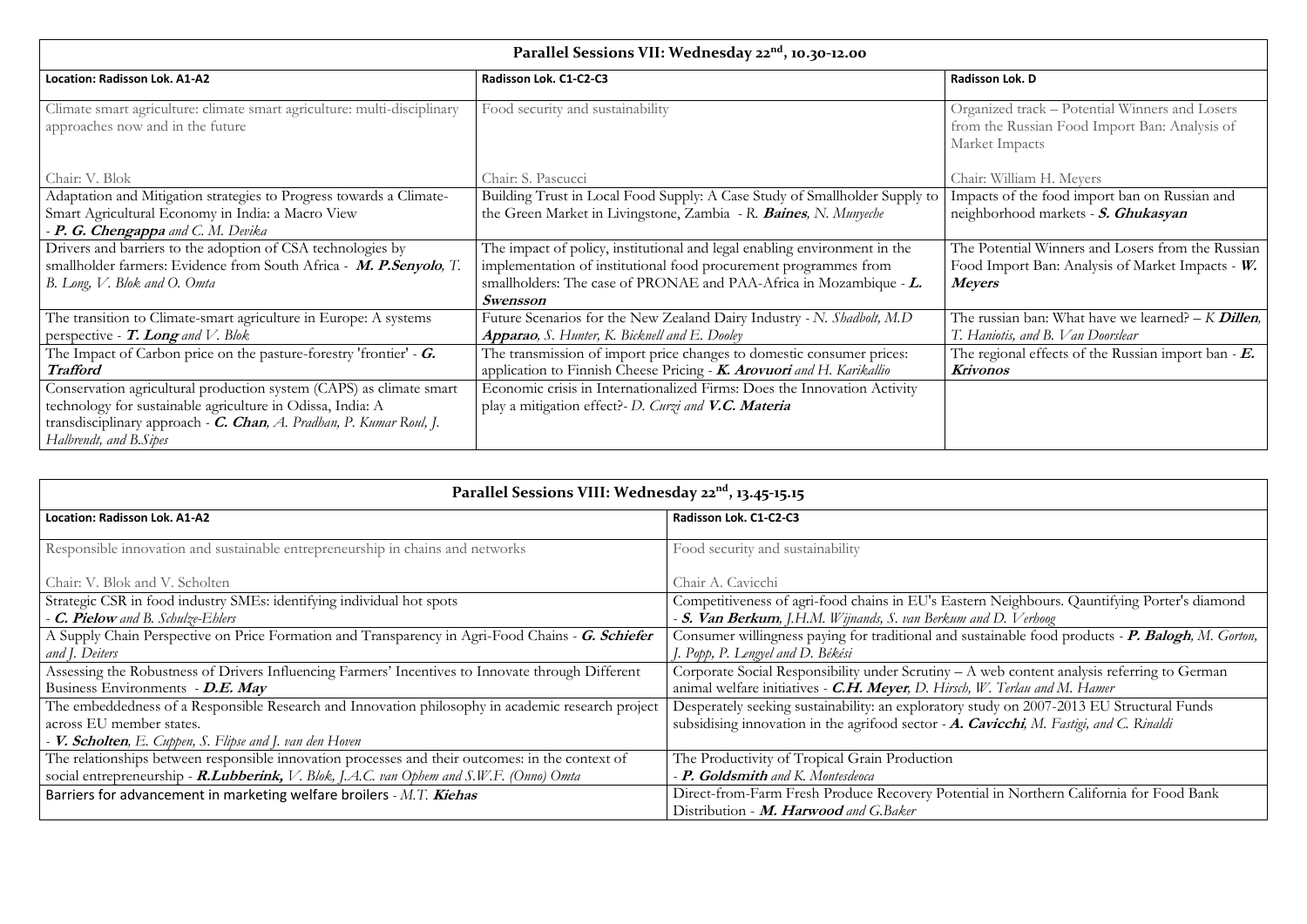| Parallel Sessions IX: Wednesday 22 <sup>nd</sup> , 15.30-17.00                                                                                                                                                                        |                                                                                                                                                                   |                                                                                                                                                                                                                                  |                                                                                                                                                                                                                                           |                                                                                                                                                                         |
|---------------------------------------------------------------------------------------------------------------------------------------------------------------------------------------------------------------------------------------|-------------------------------------------------------------------------------------------------------------------------------------------------------------------|----------------------------------------------------------------------------------------------------------------------------------------------------------------------------------------------------------------------------------|-------------------------------------------------------------------------------------------------------------------------------------------------------------------------------------------------------------------------------------------|-------------------------------------------------------------------------------------------------------------------------------------------------------------------------|
| Location: Radisson Lok. A1-A2                                                                                                                                                                                                         | <b>Radisson Kongress Hall1</b>                                                                                                                                    | <b>Radisson Kongress Hall 2</b>                                                                                                                                                                                                  | Radisson Lok. C1-C2-C3                                                                                                                                                                                                                    | Radisson Lok. D                                                                                                                                                         |
| Responsible innovation and sustainable<br>entrepreneurship in chains and networks                                                                                                                                                     | Food security and<br>sustainability                                                                                                                               | Governance and contracts issues in chains and<br>networks                                                                                                                                                                        | Innovation and sustainability in developing<br>and emerging economies                                                                                                                                                                     | Food loss and waste                                                                                                                                                     |
| Chair: V. Blok and V. Scholten                                                                                                                                                                                                        | Chair: G. Baker                                                                                                                                                   | Chair: S. Pascucci                                                                                                                                                                                                               | Chair: A Louw                                                                                                                                                                                                                             | Chair: V Bitsch                                                                                                                                                         |
| Co-creation for responsible innovation in<br>Smart farming innovation practices - V.<br><b>Blok</b> and T. Long                                                                                                                       | Enhancing Coordination in<br>Malt Barley Supply Chains:<br>Case Studies from Ethiopia -<br>T. Delelegne, J. Bijman, and<br>M. A. Slingerland                      | Chinese shellfish consumer preferences and<br>the impacts on the Nova Scotian shellfish<br>value chain: a conceptual model - S. Somogyi<br>and O. Wang                                                                           | International marketing strategies in born<br>globals: a case study in a Brazilian fruit<br>export company - P. Burnier, T. Rodrigues,<br>and E. Spers                                                                                    | The Role of Markets and<br>Enterprises in Postharvest Loss<br>Reduction - S. Sonka, C. Cheng,<br>and G. Kenney                                                          |
| Determinants of pig farmers' participation<br>in an animal welfare program - B. Schulze-<br>Ehlers and N. Purwins                                                                                                                     | Assessing Urban Gardens'<br>Contributions to Food<br>Security<br>- L. Diekmann, L. C. Gray and<br>G. Baker                                                        | Prevention Strategies in Multi-Stakeholder<br>Approaches-A Case Study for the<br>Implementation of a Label for Pasture-Raised<br>Milk in Germany - S. Gauly, S. Kühl, and A.<br>Spiller                                          | Can a sustainability initiative provide a<br>competitive advantage for food and<br>agribusiness chains?<br>- G. W. Ziggers and M. Bloemendaal                                                                                             | Food Loss And Waste In<br>Argentina: heE Case Of Fruits<br>And Vegetables - <b>R. Feeney</b>                                                                            |
| Competitive advantage through<br>responsible innovation in the New<br>Zealand's Sheep Dairy Industry<br>- I. Lees and $\boldsymbol{N\!.}$ Lees                                                                                        | Labor use and employment<br>related issues to improve<br>agricultural productivity in<br>developing countries<br>G. Abate Kassa                                   | The Network Contract in the Italian Food and<br>Agriculture Sector from Traditional Business<br>Models to a Definition of a Common Project<br>- <b>L. Compagnucci</b> , A. Cavicchi, and F. Spigarelli                           | Evaluating the corporatization of fresh<br>produce markets in South Africa towards<br>increased sophistication and global<br>competitiveness: A case study<br>$-$ <b>A. Louw</b> , M. van der Merwe, J. Louw, and<br>A. Jansen van Vuuren | Food Waste Reduction<br>Strategies by German Food<br>Retailers - D. Hermsdorf, M.<br>Rombach and V. Bitsch                                                              |
| Developing and Communicating Credence<br>Attributes through Agri-food Global<br>Value Chains to Maximise Export Returns<br>- P. Dalziel, T. Driver, M. Guenther, S.<br>Miller, P. Rutherford, C. Saunders, J. Saunders<br>and P. Tait | Front-of-Package Claims<br><b>Impact on Consumer</b><br>Preferences: The Case of<br>Pecans - J. Wilbanks, C.<br>Robinson, R. Acharya, and <b>J.</b><br>Lillywhite | Organizational Structures and Innovations in<br>the French Bovine Meat Industry: A Case<br>Study of the Label Rouge Veau d'Aveyron et<br>du Ségala - M. Roucan-Kane, S.M. Schiavi<br>Bankuti, M. Bouroullec Machado, and L. Cast | Networks, innovation, and farm<br>productivity of entrepreneurial and non-<br>entrepreneurial farmers in West Java,<br>Indonesia<br>- V. <b>Scholten</b> , E. Etriya, E. Wubben, and O.<br>Omta                                           | The Behaviour of Prices and<br>Margins of Selected Food<br>Products in Finland $-J.$ Niemi<br>and A. Peltoniemi                                                         |
| The Market for Local Meat in Grand<br>Rapids<br>W. A. Knudson                                                                                                                                                                         | Harvest Products Lt - $M$ .<br>Vega                                                                                                                               | Strategic planning for the flower production<br>chain in Brazil - M. Fava Neves, M. Junqueira<br>Alves Pinto, J. Kyosen Nakatani, R. Bordonal<br>Kalaki, and L.C. Monaco Neto                                                    | Performance and limitations to the<br>collective action in the granulated brown<br>sugar in Piura - Peru. The case study of<br>CEPICAFE - F. Lozada, H. Palau and E.<br>Dulce                                                             | Applying Value Stream<br>Mapping to reduce food losses<br>in supply chains: a systematic<br>review - H. De Steur, $J$ .<br><b>Wesana,</b> M. K Dora, and X.<br>Gellynck |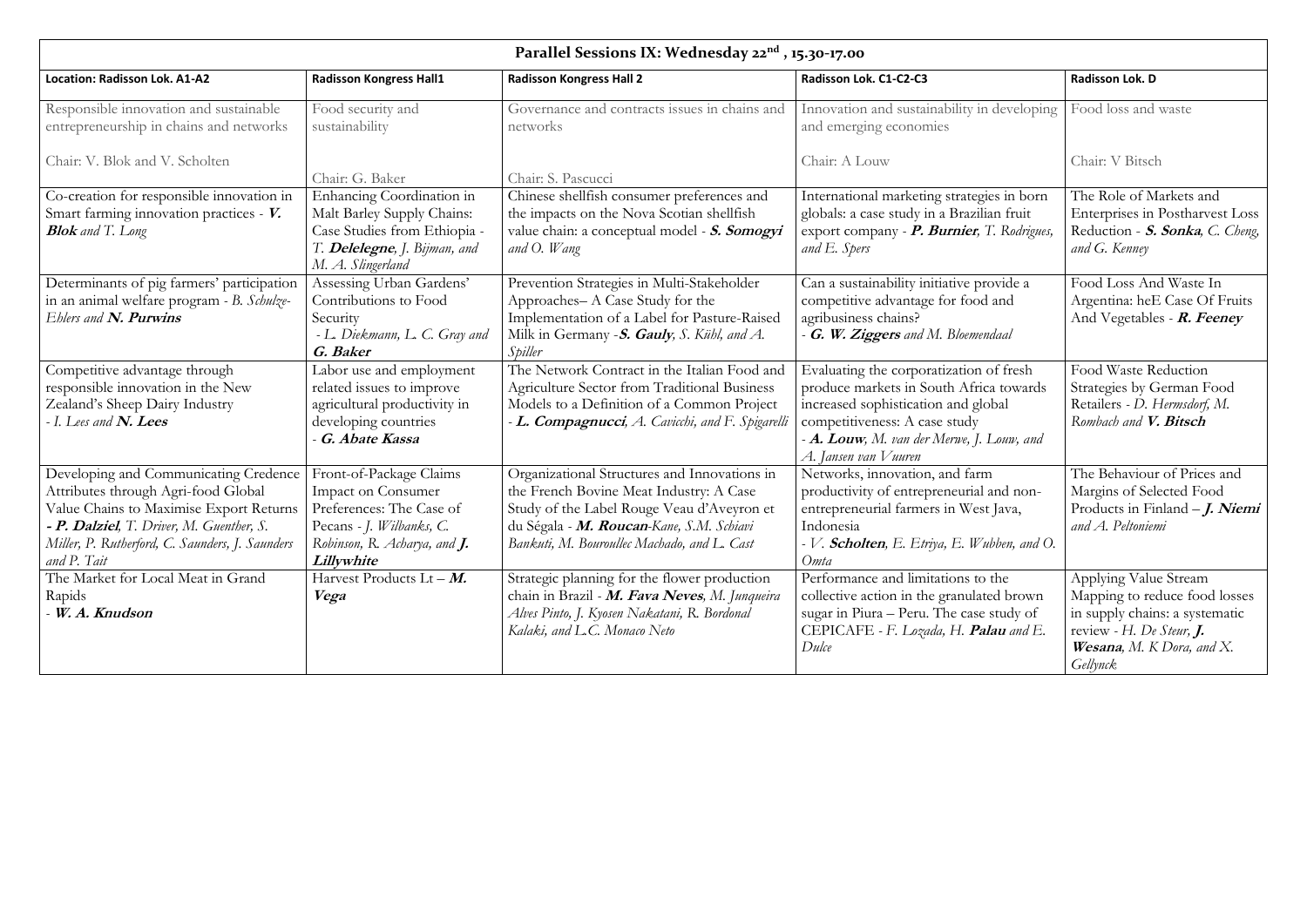sumer attitudes towards seasonal products: The example of pasture-raised milk *- S.* **Kuehl***, L. Schlueterbusch, and A. Spiller*

An analysis of the role of urban agriculture in resilience and security

### *-* **C. Mignani and A. Cavicchi**

|                                                                                                                                                                                | Parallel Sessions X: Thursday 23 <sup>rd</sup> , 10.30-12.00                                                                                                                                    |                                                                   |
|--------------------------------------------------------------------------------------------------------------------------------------------------------------------------------|-------------------------------------------------------------------------------------------------------------------------------------------------------------------------------------------------|-------------------------------------------------------------------|
| Location: Radisson Lok. A1-A2                                                                                                                                                  | Radisson Lok. C1-C2-C3                                                                                                                                                                          | Radisson Lok. D                                                   |
| Responsible innovation and sustainable entrepreneurship in chains and<br>networks                                                                                              | Innovation and sustainability in<br>developing and emerging economies                                                                                                                           | Food security                                                     |
| Chair: V. Blok and V. Scholten                                                                                                                                                 | Chair: S. Pascucci                                                                                                                                                                              | Chair: S. Senes                                                   |
| Risk Perception and Risk Behavior of German Fruit Producers<br>- A. Porsch, M. Gandorfer and Vera Bitsch                                                                       | Consumer expectations regarding sustainable food: Insights from<br>developed and emerging markets - M. von Meyer-Höfer, K. Laura Sidali,<br>and Achim Spiller                                   | Social Represe<br>different perce<br>supply chain<br>- C. Mignani |
| Information Cascades in the Brazilian Farmland Market<br><b>- B. E. Brewer</b> , A. M. Featherstone, and C. Wilson                                                             | How the entrance of an oil and gas company into the soybean agribusiness<br>system in Argentina will change the outlook of the entire industry - M.<br>Daziano, <b>S. Senesi</b> , and F. Braga | Consumer atti<br>The example of<br>Schlueterbusch, a              |
| Producer Price Volatility in the German Fruit and Vegetable Industry - $M$ .<br><b>Gandorfer, A. Porsch, and V. Bitsch</b>                                                     | The Soybean Agribusiness System in Argentina: Adapting to Change to<br>Remain Competitive - M. Daziano, S. Senesi, and E. Dulce                                                                 | An analysis of<br>food resilience<br>- L. De Aguia                |
| Considering the consumer in the design of a supply chain of perishables -<br><i>J. F. Jiménez Guerrero, <b>J. C. Pérez Mesa</b></i> ,<br>J. de Burgos and J. E. Galdeano Gómez | Unravelling the organization of internationalization strategies: the case of<br>European food and beverage companies<br>- A. Antonazzo, S. Pascucci and F. Conto'                               | Food Nutritio<br>Sector: Variati<br>and A.A. Khan                 |

**Hold Nutritional Security through Livestock** Sector: Variations across the World *-* **S. Gupta**  *and A.A. Khan*

ants Via Changes in Cultural Production

**Agricultural Issues** 

### *-* **L. De Aguiar**

Patterns among Livestock Keepers in Botswana *- S. Bahta, F. Wanyoike, H. Katjiuongua and D. Marumo*

# **Parallel Sessions XI: Thursday 23rd , 14.45-16.15**

| Location: Radisson Lok. C1-C2-C3                                                                     | Radisson Lok. D                                        |
|------------------------------------------------------------------------------------------------------|--------------------------------------------------------|
|                                                                                                      |                                                        |
| Governance and contracts issues in chains and networks                                               | Food security and sustainability                       |
|                                                                                                      |                                                        |
| Chair: S. Pascucci                                                                                   | Chair: S. Senesi                                       |
| Governance Structures and Coordination Mechanisms in the Brazilian Pork Chain                        | Pecan Consumer Preferences for Increased Antioxida     |
| - F. Martins, J. Trienekens and S.W.F. (Onno) Omta                                                   | Practices - E. Russell, J. Lillywhite and C. Robinson  |
| Contract farming models: a managerial perspective                                                    | Fairs: An Opportunity to Educate the Public about A    |
| - I. Mugwagwa                                                                                        | - S. Gallacher, R. Acharya and J. Lillywhite           |
| The effect of transaction costs on downstream cattle supply chain and marketing behaviour of farmers | Framework for Understanding Booming Food Marke         |
| in Botswana: A transaction cost economics (TCE) approach - S. Bahta, O. Temoso, and K. Gatsoswe      | G. Machado Agostini                                    |
| The mechanism and factors of Pork chain systematic competitiveness: Evidence from No.1 Pork          | Characterization of Food Security and Consumption      |
| Company Cases. - W. Zheng, H.T. Wang and K. Wang                                                     | Botswana - S. Bahta, F. Wanyoike, H. Katjiuongua and D |
| The contribution to transaction costs studies from Brazil: A Meta-Analysis approach - M. Fava Neves, |                                                        |
| L.Thome E Castro, J. Mateus Rodrigues and L. C. Monaco Neto                                          |                                                        |

d security and sustainability

### ir: S. Senesi

ial Representation: a new way to investigate  $\frac{d}{dt}$  erent perceptions of sustainability in the wine ply chain

Framework for Understanding Booming Food Markets *- M.* **Fava Neves***, F. Ruhnke Valerio and*